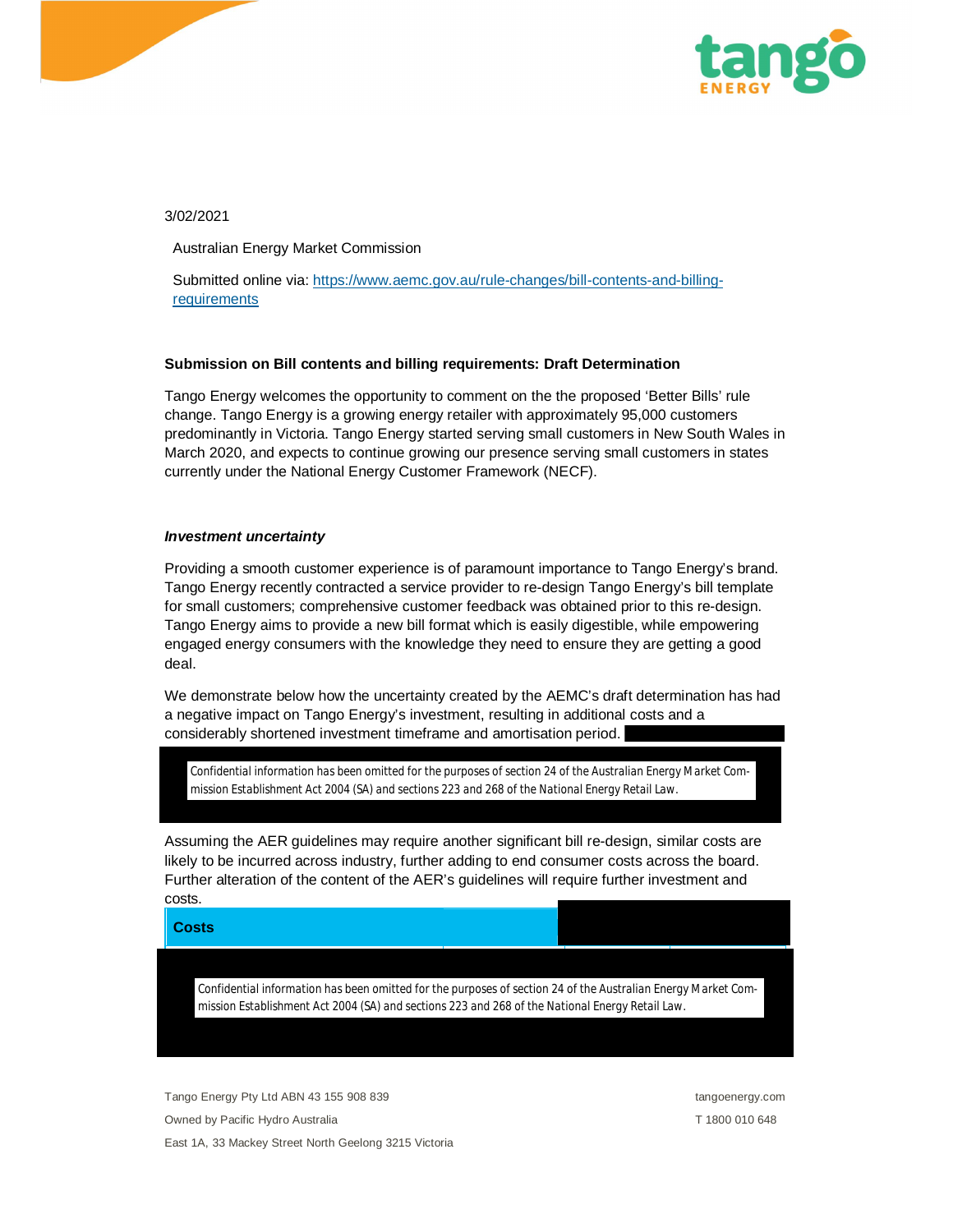Tango Energy believes this demonstrates that this unnecessary uncertainty can potentially create higher costs for customers, and discourages investment in innovative solutions for customers. Furthermore, this creates the impression that retailers are slow to react to customer needs.

Tango Energy is also concerned that the broad scope granted to the AER to make guidelines under rule 25 of the National Energy Retail Rules (NERR) creates further uncertainty as to what retailers will be required to include on their bills. We are particularly concerned by the draft rule 25A(4)(b), which allows the AER to take into account 'any other matters that the AER, in its reasonable opinion, considers relevant to the billing objectives'. This sub-rule raises the prospect that the AER may add requirements to the guidelines which go beyond the stated objectives. This creates difficulty for Tango Energy and other retailers in anticipating the extent to which the AER guidelines will affect Tango Energy's bill design, further exacerbating the issues discussed above.

## *Implementation and civil penalties*

Under the draft rule, retailers will have a minimum of 4 months from 1 April 2022 – the date by which the AER is required to publish the guidelines – to arrange any necessary concept or system changes before the guidelines become effective on 4 August 2022 (the effective date). By contrast, section 4.1.3 of the draft determination notes that the AER has a period of 12 months to make the guidelines.

We are surprised at the inconsistency, and based on the evidence provided above, request a minimum period of 9 months between the date the AER publishes the guidelines and the effective date. This would allow most retailers two quarterly billing cycles to implement and test any required system changes, giving industry a better chance of a smooth transition into the new AER guidelines from the effective date. In addition, Tango Energy is concerned that the compressed transition period of 4 months for retailers requires retailers to push through new bill designs and system changes without adequate testing, while imposing civil penalties for non-compliance.

The proposed civil penalty under draft rule 25(1) creates uncertainty for retailers as to whether they are compliant with the AER guideline (refer to section 3.1.4 of the draft determination). By their nature, the application of penalties in a regulated industry ought to be predictable, providing certainty about what the rule-maker expects. The current NERR rule 25 creates a clear expectation that if retailers fail to include any of the matters from rule  $25(1)(a)-(x)$ , a civil penalty may apply.

Tango Energy is also concerned that making a civil penalty available for any contravention of the AER guidelines – which may not be released until 1 April 2022 – will leave retailers unsure as to what is required of them. Should the AER guidelines prove vague or unduly broad in scope, this could have the unintended consequence of retailers including more information than is necessary on their bills in order to eliminate the risk of enforcement actions. Keeping in mind that the customer is the intended beneficiary of the AER guidelines, an overload of information caused by complex guidelines appears to be at odds with the original intent of the rule change request.

We propose that the availability of a civil penalty under draft rule 25(1) is limited to 'persistent' or 'material' contraventions of the AER guidelines. This would encourage the AER and retailers to discuss issues openly and work collaboratively in the best interests of customers, with civil penalties reserved for serious breaches.